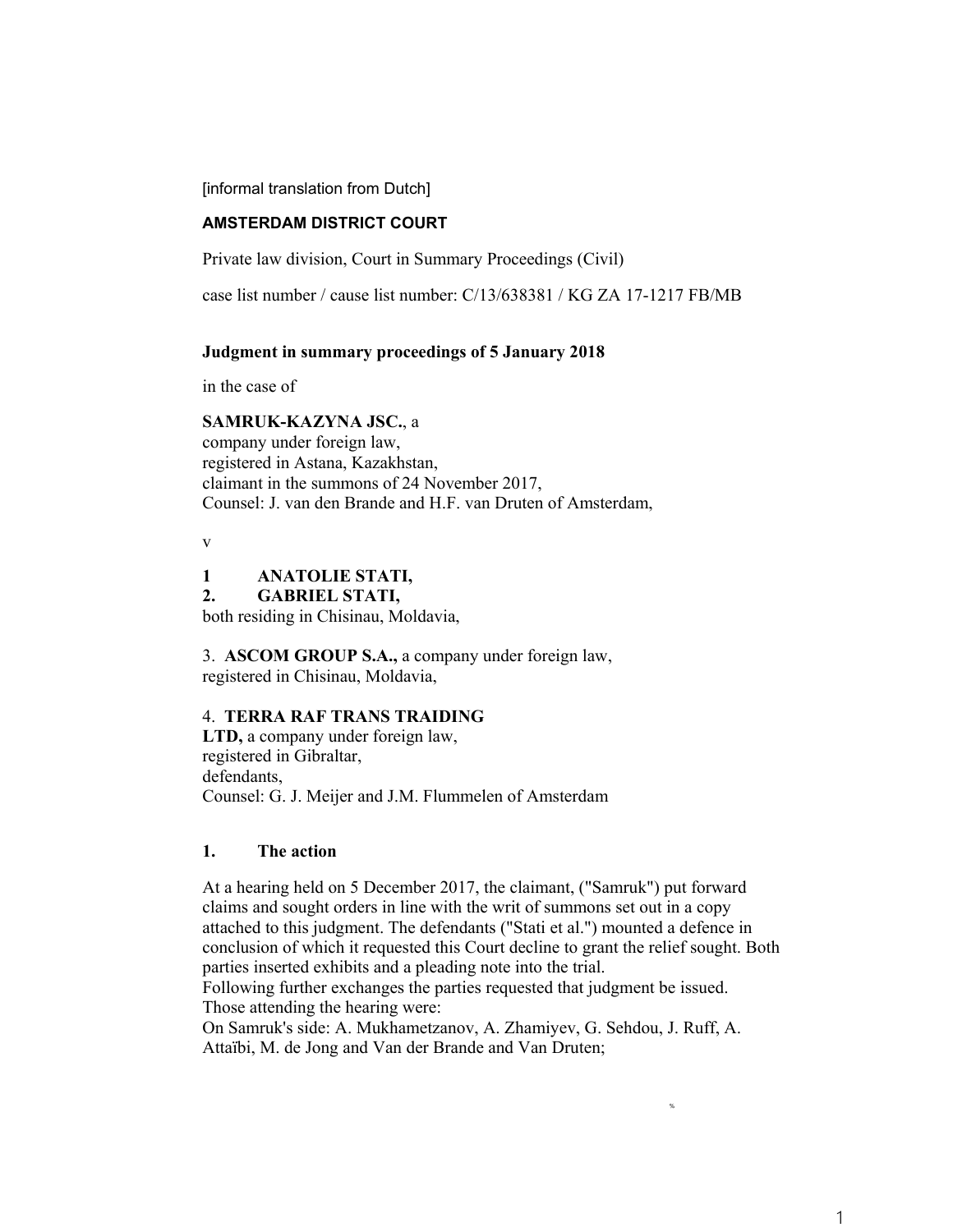On Stati et al's side: E. Dzhazoyan, B.F. Assink, P.B. Fritschy and Meijer and Hummelen. A. Burroughs [sic], an English language interpreter, also attended for the benefit of those present who did not understand Dutch.

# **2. The facts**

2.1. Stati et al. have invested over one billion US dollars in, amongst other things, oilfields in Kazakhstan. Stati et al. are of the view that the state of Kazakhstan (referred to variously below as the "Republic of Kazakhstan", "the state" or, in short, "Kazakhstan") has unlawfully expropriated these investments. In that connection they filed for arbitration against Kazakhstan on the basis of the Energy Charter Treaty.

2.2. Samruk is a Joint Stock Company (JSC) according to the law of the Republic of Kazakhstan. The Republic of Kazakhstan is the founder and sole shareholder of Samruk, a fund within the meaning of the 'Kazakhstan Law on the National Welfare Fund'. This states, amongst other things, that the shares in Samruk are the exclusive property of the state and are inalienable.

2.3. Samruk holds shares in KMG Kashagan B.V. ("KMGK"), a Dutch company.

2.4. In an arbitral award of 19 December 2013, that was supplemented on 17 January 2014 (collectively referred to below as the "arbitral award") Kazakhstan was, in response to a claim made by Stati et al., ordered to pay Stati et al. the amounts of USD 497,685,101 and

 $\epsilon$  802,103.24. No appeal may be lodged challenging this arbitral award.

2.5. In a judgment of 9 December 2016 the competent court in Stockholm, Sweden, dismissed Kazakhstan's application seeking the setting aside of the arbitral award.

2.6. Kazakhstan has not complied with the arbitral award.

2.7. On 30 August 2017 Stati et al. applied to the Court of Summary Proceedings attached to this District Court for leave to levy attachment on, amongst other things, the shares of Samruk in KMGK to the detriment of Kazakhstan and Samruk. In the attachment application it was contended, in summary, that Samruk is part of Kazakhstan. Leave was granted in a judgment of 8 September 2017, whereby the claims of Stati et al., including interest and costs, were quantified at USD 557,656,650 and  $\in$  992,520.

2.8. On 14 September 2017 Stati et al. levied attachment on all Samruk's shares in KMGK to the detriment of Samruk.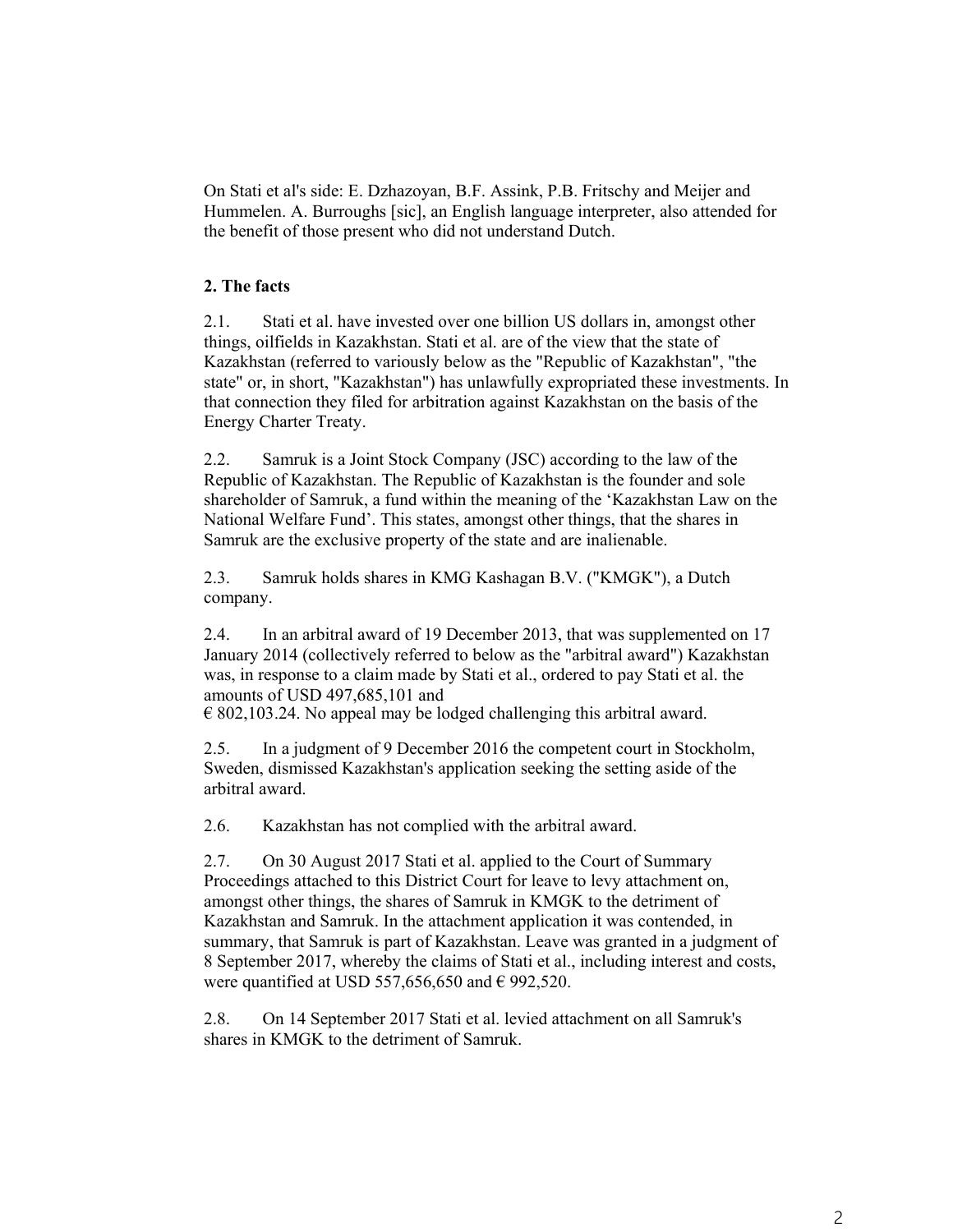2.9. In the meanwhile and before the Amsterdam Appeal Court Stati et al. have lodged an application, in part directed against Samruk, seeking recognition and enforcement of the arbitral award.

2.10. In a letter of 3 November 2017 Kazakhstan requested that the Amsterdam Appeal Court stay the action referred to under paragraph 2.9 above until the High Court of Justice has issued a determination concerning the application for enforcement lodged in England by Stati et al., which, according to Kazakhstan, is destined to be denied, amongst other things because the arbitral award is, so it claims, the result of fraud on the part of Stati et al.

2.11. As Exhibit 9 Samruk has inserted a legal opinion prepared by S.I. Klimkin, 'Candidate of Juridical Sciences, Professor of the Caspian University', with respect to the legal status, rights and duties of a Joint-Stock Company (JSC) under Kazakhstan law on the basis of the Civil Code of the Republic of Kazakhstan (the "Kazakhstan Civil Code"). The legal opinion contains, amongst other things, the following passage:

### **3. The dispute**

3.1. In summary Samruk is applying for the lifting of the attachment and for an order directing Stati et al. to bear the costs and subsequent costs of the action.

3.2. Samruk has based its application specifically on the proposition that Stati et al. do not have any claims against Samruk, but only against Kazakhstan and that there exist no grounds for identifying Samruk with the state.

3.3. Stati mounted a defence against this.

3.4. To the extent material, the parties' claims are examined in greater detail below.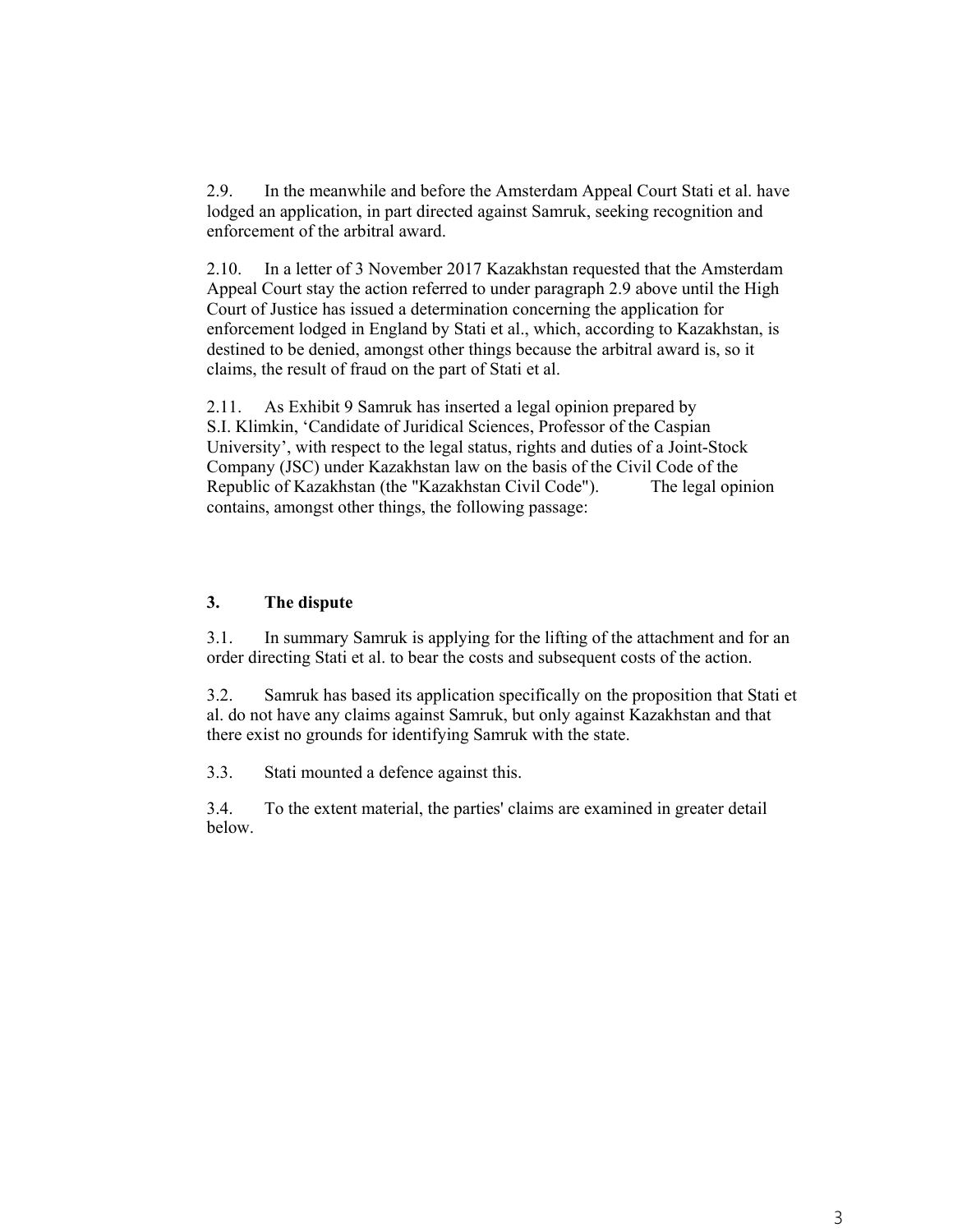## **4. Adjudication**

4.1. A court will grant the lifting of a protective attachment order when, amongst other things, it is prima facie shown that the right invoked by the party levying attachment is unfounded.

4.2. The basis for the attachment levied by Stati et al. is the arbitral award according to which Kazakhstan has been ordered to pay significant sums of money to Stati et al. Samruk was not a party to the action that resulted in the arbitral award. It is not in dispute that Samruk is a legal person, that is to say, a legally independent entity.

4.3. Article 10:118 of the Dutch Civil Code (DCC) lays down that a corporation that has its seat or, in the absence thereof, its centre of activities facing the outside world at the time of its establishment, on the territory of the state according to whose law it has been established, is governed by the law of that state. Samruk has both its seat and its centre of activities in Kazakhstan, with the result that the law of that state applies to the answer to the question of whether the circumstance that it is a legally independent entity should trigger the lifting of the attachment in question. That which Stati et al. have argued otherwise (in their opinion the *lex fori* applies to the answer this question) does not suffice to adjudicate in a different sense.

4.4. On the grounds of Klimkin's legal opinion referred to in paragraph 2.11 there exist sufficient reasons supporting the interim presumption that under Kazakhstan law the basic premise is that a legal person is in principle not liable for claims against its shareholders and/or directors, and *vice versa*. According to this opinion this however is more in the nature of a general principle that prevails 'unless otherwise provided [for] by this Code', that is to say, 'the Kazakhstan Civil Code'. In so far as is material, Article 8 of the Kazakhstan Civil Code of Kazakhstan states, as both parties concur:

4.5. Kazakhstan law therefore allows for the raising of a plea grounded on misuse of law or of a power. At the hearing, in this context Stati et al. pursued their argument that in essence Samruk was part, or an extension, of the Republic of Kazakhstan and that its reliance on its independence as a legal person with segregated assets was in this case exclusively purposed to thwart possible recovery on the part of creditors of Kazakhstan. This meant, so they contended, that Samruk was misusing its power to rely on its own legal personality.

4.6. In support of their claims on this point Stati et al. pointed to the following facts and circumstances.

- Kazakhstan is the founder and sole shareholder of Samruk. In Kazakhstan it is forbidden by law to alienate the shares at any time;

- Samruk is run by the State of Kazakhstan;

- Samruk's primary objective is 'to increase the national welfare of the Republic of Kazakhstan';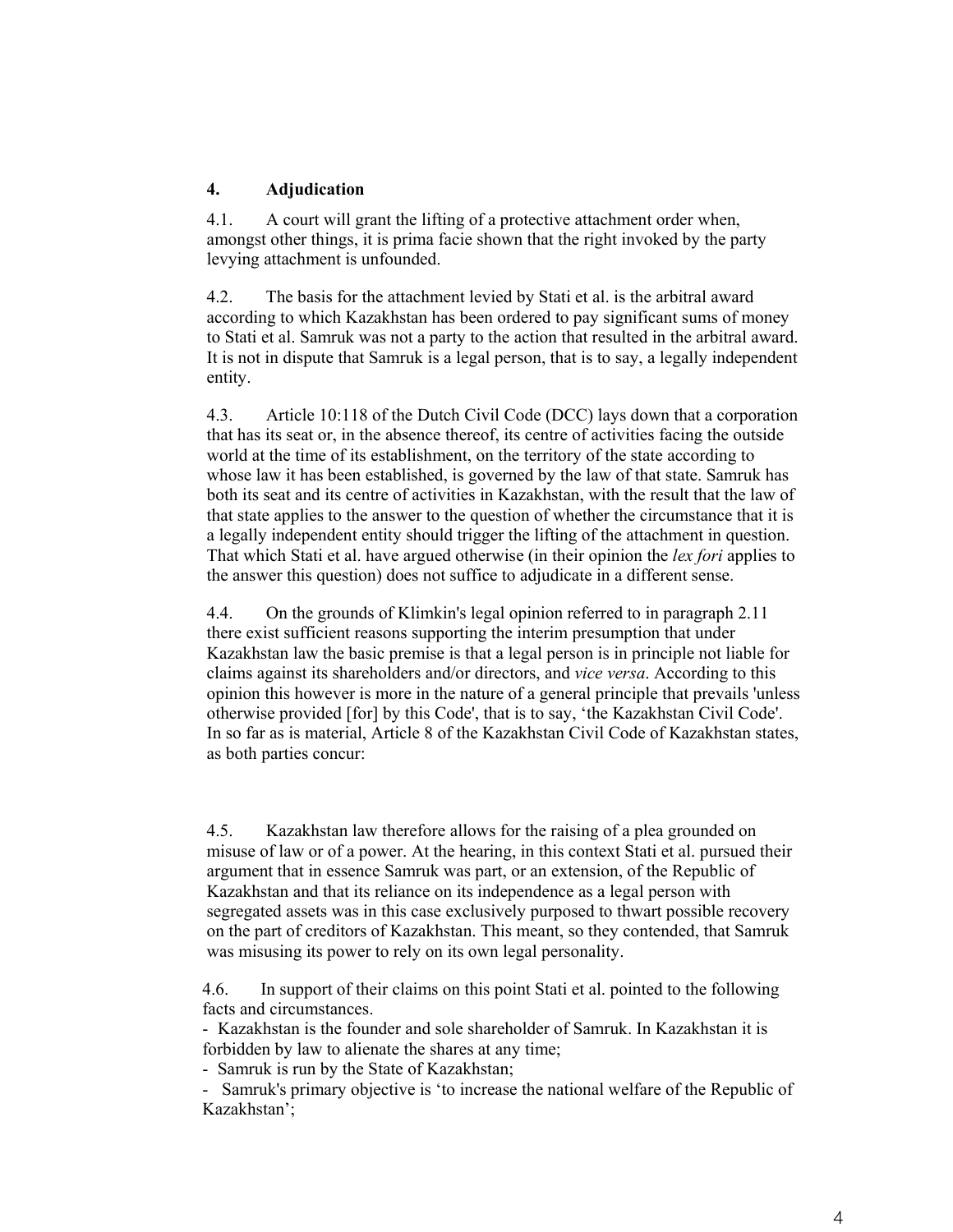- Samruk's strategy requires the approval of Kazakhstan;

- the president of the board of Samruk is at all times the Kazakhstan prime minister;

- the members of the board of Samruk are obliged to implement the decisions of Kazakhstan;

- the board of Samruk may take no decisions that are at variance with the decisions of Kazakhstan as the sole shareholder,

- Kazakhstan may dismiss the members of the board as it sees fit and at any time. Samruk has not rebutted the accuracy of these facts and circumstances; or, failing that, has furnished an insufficient rebuttal thereof.

4.7. The foregoing may be summarised as follows: that the corporate objective of Samruk, if it does not coincide with, then it is subject to, the national interest of Kazakhstan, with the result that it has been determined as a matter of politics that Kazakhstan is and shall remain its sole shareholder and that the board of Samruk is controlled by Kazakhstan (or those politically responsible for Kazakhstan). Given that the contrary has neither been claimed nor has become evident, it can only be assumed that Kazakhstan (or those politically responsible for Kazakhstan) also exercise ultimate control over its assets and how these are used, with the result that in *de facto* economic terms these may be used as if they belong to Kazakhstan. These grounds warrant the interim conclusion that in its relationship towards Kazakhstan Samruk lacks *de facto* economic independence in the sense that Samruk is unable to rely on its legal independence with regard to Kazakhstan in order to carry out policy of its own that diverges from that of Kazakhstan (or from that of those politically responsible for Kazakhstan). Proceeding on this basis, and in the absence of a divergent explanation, it can only be presumed that Samruk was established by Kazakhstan with the purpose (or at least partial purpose) of keeping its assets beyond the reach of Kazakhstan's creditors.

4.8. In addition, in this trial it may be presumed that Kazakhstan is not willing to satisfy the claims of Stati et al.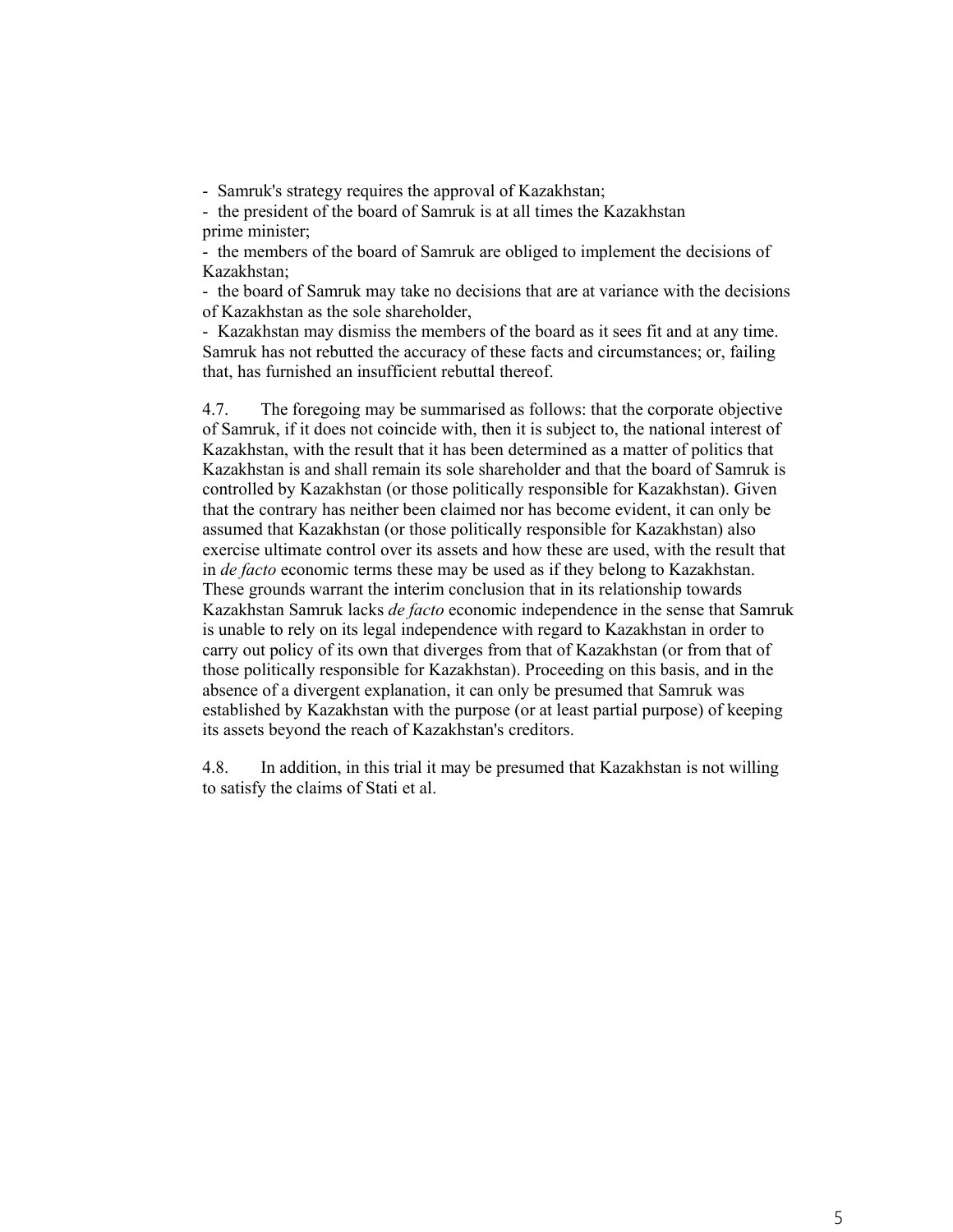4.9. In the light of the findings set out at paragraphs 4.6-4.8 above it may for the time being be presumed that Samruk is misusing (within the meaning of Article 8 of the Kazakhstan Civil Code) the power that it enjoys in principle to rely on its legal independence with regard to Stati et al.

4.10. Nor, for the same reason, can Samruk's defence hold, that Stati et al.'s applications cannot succeed because Stati et al. have been unable to submit an original arbitration agreement applicable to Samruk.

4.11. Nor can an analysis of the interests at play lead to an award of the application. Samruk has failed to make a sufficiently colourable case to the effect that it would suffer so great a loss from the attachment levied on its shares in KMGK as to cause its interests in the lifting of the attachment to weigh more heavily than those of Stati et al. in the enforcement thereof. While Samruk has claimed that the levying of attachment may trigger an Event of Default and that this may cause loans extended by third parties to become callable, it has failed to provide sufficient specification to that effect. The declaration made by Y. Zhanadil, the Managing Director of Samruk (exhibit 11 of Samruk) fails to add sufficient weight to support this. Moreover Samruk would be able to furnish security for the claims for which attachment is levied.

4.12. Nor do Samruk's propositions with regard to Article 21 of the Dutch Code of Civil Procedure furnish a ground for the lifting of the attachment. In this connection Samruk contended that Stati et al. failed to advise the Court in Summary Proceedings seized of the attachment application of the position in the action taking place before the English High Court. Yet this fails to warrant the conclusion that Stati et al. supplied the Court seized of the attachment application with either false or incomplete information, nor that this would have resulted in a different judgment in respect of the leave to levy attachment.

4.13. The foregoing leads to the conclusion that there do not exist summary indications pointing to the improper nature of the right invoked by Stati et al. The parties' other submissions need not detain this Court.

4.14. The remedy sought is thus denied and Samruk, as the party against whom judgment will be given, will be directed to bear the costs of the trial incurred on the side of Stati et al.

## **5. The judgment**

The Court in Summary Proceedings

5.1. denies the relief sought;